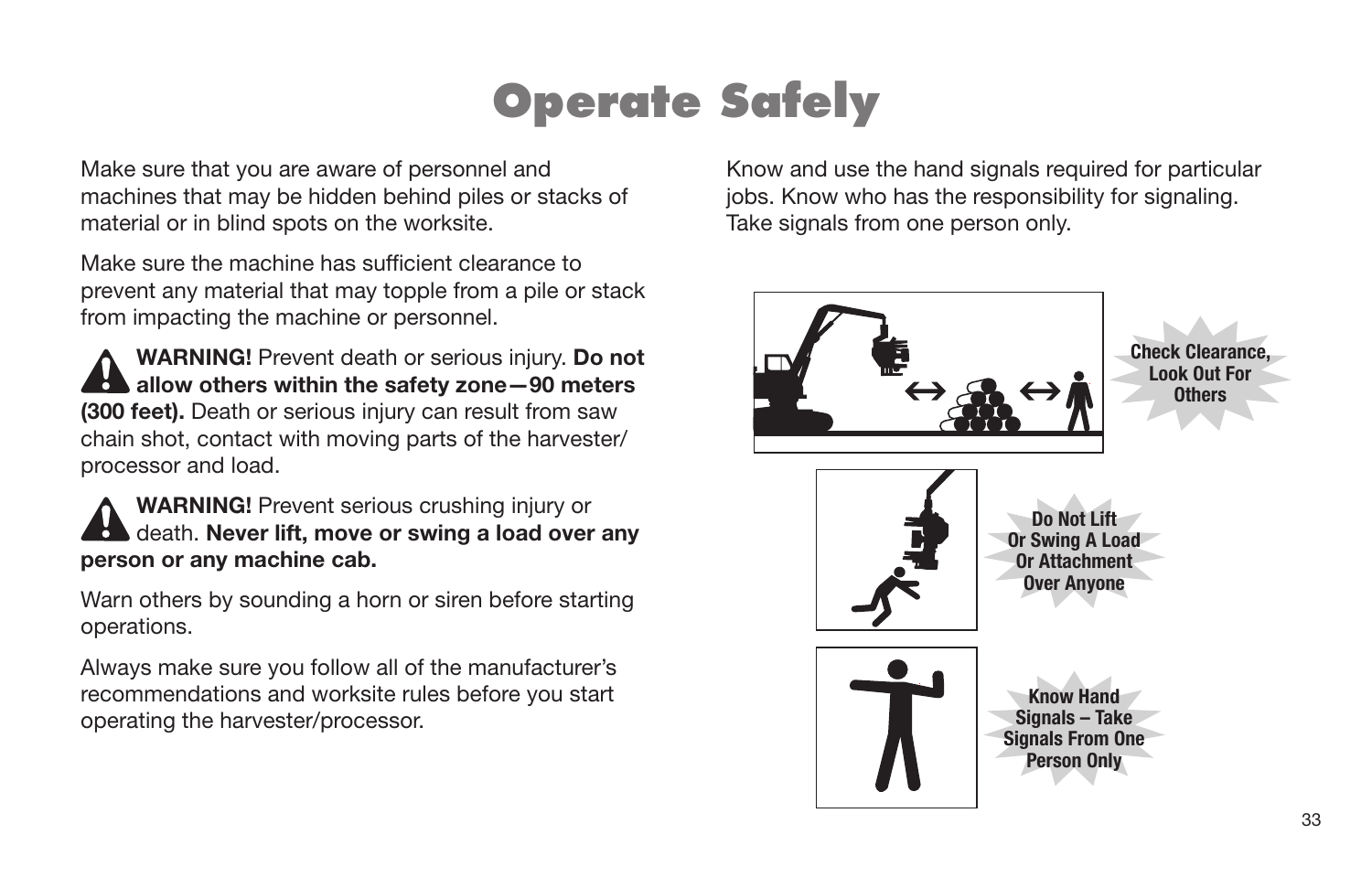# **Operate Safely**

#### **Safety Precautions (continued)**

Do not overload this machine. Know the lifting capacity of the machine as equipped. Make sure you have and know how to use a current lift capacity chart for this equipment. Changing conditions such as slopes, wind, ice, mud, soft ground, type of load, etc. will affect the capacity and operating characteristics of the machine.

Always follow the harvester/processor manufacturer's specific instructions when handling logs.

Operate the boom smoothly and slowly. Rapid movement of the boom can cause loss of both machine stability and control of the load.

If wheels, tracks or outriggers leave the ground, immediately lower the load and return the machine slowly to the ground. Do not drop the load suddenly as this can lead to machine damage and loss of control.

Never leave the operator seat with a load suspended. You must lower the attachment to rest, shut the engine down and engage the control locking device before leaving the machine. (See page 39, **Machine Shutdown**.)